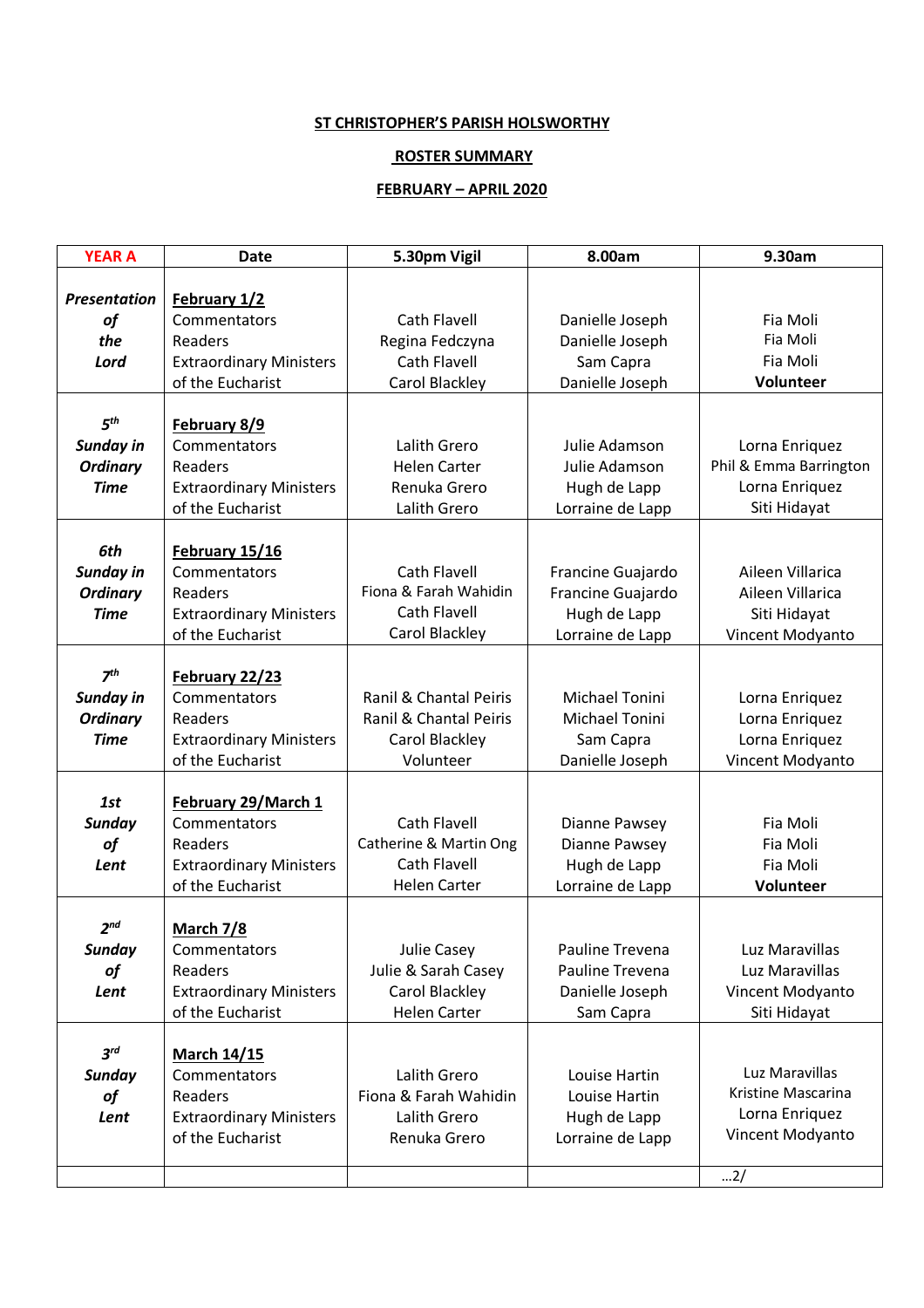| <b>YEAR A</b>     | <b>Date</b>                    | 5.30pm Vigil            | 8.00am                 | 9.30am                 |
|-------------------|--------------------------------|-------------------------|------------------------|------------------------|
|                   | <b>March 21/22</b>             |                         |                        |                        |
| 4 <sup>th</sup>   | Commentators                   | Lalith Grero            | Danielle Joseph        | Theresa Pereira        |
| <b>Sunday</b>     | Readers                        | Regina Fedczyna         | Danielle Joseph        | Theresa Pereira        |
| of                | <b>Extraordinary Ministers</b> | Lalith Grero            | Lorraine de Lapp       | Vincent Modyanto       |
| Lent              | of the Eucharist               | Renuka Grero            | Danielle Joseph        | Siti Hidayat           |
|                   | <b>March 28/29</b>             |                         |                        |                        |
| 5 <sup>th</sup>   | Commentators                   | Ranil & Chantal Peiris  | Michael Tonini         | Luz Maravillas         |
| <b>Sunday</b>     | Readers                        | Ranil & Chantal Peiris  | <b>Michael Tonini</b>  | Luz Maravillas         |
| of                | <b>Extraordinary Ministers</b> | Carol Blackley          | Sam Capra              | Lorna Enriquez         |
| Lent              | of the Eucharist               | Volunteer               | Hugh de Lapp           | Volunteer              |
|                   |                                |                         |                        |                        |
|                   | April 4/5                      |                         |                        |                        |
|                   | Commentators                   | Aileen Villarica        | Julie Adamson          | Frances Moli           |
| Palm              | Readers                        | Catherine & Robert Ong  | <b>Theresa Pereira</b> | Phil & Emma Barrington |
| <b>Sunday</b>     | <b>Passion of Our Lord</b>     |                         |                        |                        |
|                   | Narrator                       | Catherine Ong           | Julie Adamson          | Phil Barrington        |
|                   | Other                          | Aileen Villarica        | <b>Theresa Pereira</b> | Frances Moli           |
|                   | Crowd                          | Choir                   | Choir                  | Choir                  |
|                   | <b>Extraordinary Ministers</b> | Cath Flavell            | Hugh de Lapp           | Siti Hidayat           |
|                   | of the Eucharist               | Carol Blackley          | Lorraine de Lapp       | Vince Modyanto         |
| <b>YEAR A</b>     | <b>Easter</b>                  |                         |                        |                        |
| <b>Easter</b>     |                                |                         |                        |                        |
| Week              | <b>Holy Thursday</b>           | Good Fri Stns of the    | <b>Easter Vigil</b>    | <b>Easter Sunday</b>   |
| <b>Ceremonies</b> | 7.00pm                         | $Cross - 10am$          | 6.00pm                 | 8am & 9.30am           |
|                   |                                | Good Fri Passion of our |                        |                        |
|                   |                                | Lord<br>3.00pm          |                        |                        |
|                   |                                |                         |                        |                        |
| <b>YEAR A</b>     | <b>Date</b>                    | 5.30pm Vigil            | 8.00am                 | 9.30am                 |
|                   |                                |                         |                        |                        |
| 2 <sup>nd</sup>   | <b>April 18/19</b>             |                         |                        |                        |
| <b>Sunday</b>     | Commentators                   | Lalith Grero            | Pauline Trevena        | Aileen Villarica       |
| of                | Readers                        | <b>Helen Carter</b>     | Pauline Trevena        | Aileen Villarica       |
| <b>Easter</b>     | <b>Extraordinary Ministers</b> | Lalith Grero            | Sam Capra              | Lorna Enriquez         |
|                   | of the Eucharist               | Renuka Grero            | Danielle Joseph        | Volunteer              |
|                   |                                |                         |                        |                        |
| $3^{rd}$          | <b>April 25/26</b>             |                         |                        |                        |
| <b>Sunday</b>     | Commentators                   | Julie Casey             | Francine Guajardo      | Theresa Pereira        |
| of                | Readers                        | Julie & Sarah Casey     | Francine Guajardo      | Theresa Pereira        |
| <b>Easter</b>     | <b>Extraordinary Ministers</b> | Cath Flavell            | Sam Capra              | Siti Hidayat           |
|                   |                                |                         |                        |                        |
|                   | of the Eucharist               | <b>Helen Carter</b>     | Danielle Joseph        | Vincent Modyanto       |

# **PLEASE REMEMBER:**

**\*To Sign the Attendance Sheet -** (folder is on table in front of "Confessionals")

## **\*Be mindful of dress regulations**

Men: long trousers/collared shirts. Women: dress/skirt/long or % pants No: singlet tops/tracksuits/shorts/T-Shirts/Rugby Tops/miniskirts/thongs